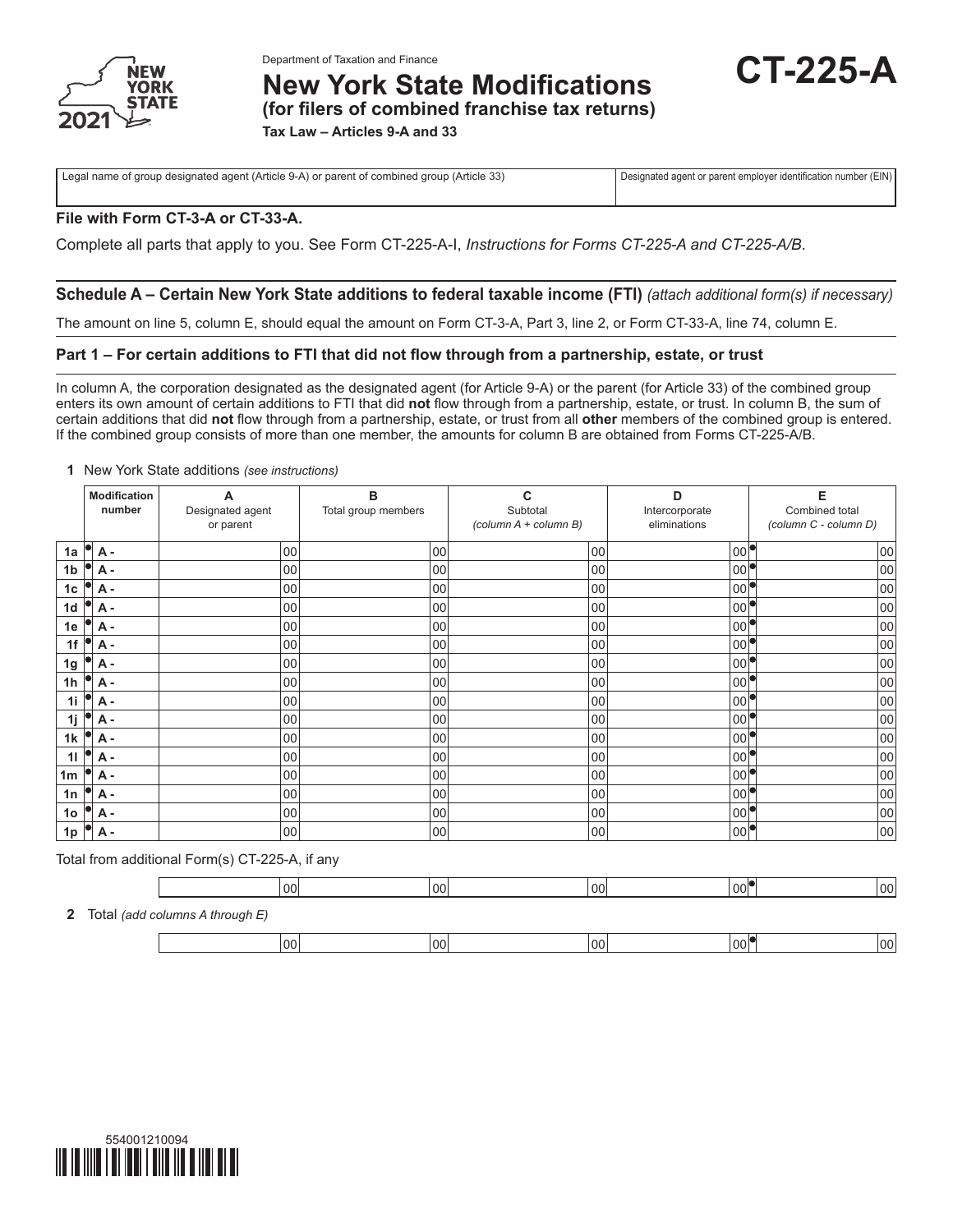## **Part 2 – Corporations' share of certain additions to FTI from partnerships, estates, or trusts**

In column A, the corporation designated as the designated agent (for Article 9-A) or the parent (for Article 33) of the combined group enters its own amount of certain additions to FTI that flow through to the designated agent or parent from all partnerships, estates, or trusts. In column B, the sum of certain additions that flowed through from all partnerships, estates, or trusts to all **other** members of the combined group is entered. If the combined group consists of more than one member, the amounts for column B are obtained from Forms CT-225-A/B.

### **3** New York State additions *(see instructions)*

|                | <b>Modification</b><br>number | A<br>Designated agent<br>or parent             | в<br>Total group members                                                   | C<br>Subtotal<br>(column A + column B) | D<br>Intercorporate<br>eliminations | Е<br>Combined total<br>(column C - column D) |
|----------------|-------------------------------|------------------------------------------------|----------------------------------------------------------------------------|----------------------------------------|-------------------------------------|----------------------------------------------|
| 3a             | $EA -$                        | 00                                             | 00                                                                         | 00                                     | $ 00 ^\bullet$                      | 00                                           |
| 3 <sub>b</sub> | $EA -$                        | 00                                             | 00                                                                         | 00                                     | 00 <sup>6</sup>                     | 00                                           |
| 3 <sub>c</sub> | $EA -$                        | 00                                             | 00                                                                         | 00                                     | 00                                  | 100                                          |
| 3d             | EA-                           | 00                                             | 00                                                                         | 00                                     | 00                                  | 100                                          |
| 3e             | EA-                           | 00                                             | 00                                                                         | 00                                     | 00 <sup>1</sup>                     | 00                                           |
| 3f             | EA-                           | 00                                             | 00                                                                         | 00                                     | 00ľ                                 | 00                                           |
| 3g             | EA-                           | 00                                             | 00                                                                         | 00                                     | 00 <sup>4</sup>                     | 00                                           |
| 3h             | $EA -$                        | 00                                             | 00                                                                         | 00                                     | 00 <sup>1</sup>                     | 00                                           |
| 3i             | $EA -$                        | 00                                             | 00                                                                         | 00                                     | 00 <sup>1</sup>                     | 00                                           |
| 3j             | EA-                           | 00                                             | 00                                                                         | 00                                     | 00 <sup>1</sup>                     | 00                                           |
| 3k             | $EA -$                        | 00                                             | 00                                                                         | 00                                     | 00ľ                                 | 00                                           |
| 31             | EA-                           | 00                                             | 00                                                                         | 00                                     | 00 <sup>1</sup>                     | 00                                           |
| 3m             | EA-                           | 00                                             | 00                                                                         | 00                                     | 00 <sup>1</sup>                     | 00                                           |
| 3n             | EA-                           | 00                                             | 00                                                                         | 00                                     | 00 <sup>4</sup>                     | 00                                           |
| 3 <sub>o</sub> | EA-                           | 00                                             | 00                                                                         | 00                                     | $00^{\circ}$                        | 00                                           |
| 3p             | EA-                           | 00                                             | 00                                                                         | 00                                     | $ 00 ^\bullet$                      | 00                                           |
|                |                               | Total from additional Form(s) CT-225-A, if any |                                                                            |                                        |                                     |                                              |
|                |                               | 00                                             | 00 <sup>1</sup>                                                            | 00                                     | $ 00 ^\bullet$                      | 00                                           |
| 4              |                               | Total (add columns A through E)                |                                                                            |                                        |                                     |                                              |
|                |                               | 00 <sup>1</sup>                                | 00 <sup>1</sup>                                                            | 00                                     | $ 00 ^\bullet$                      | 00                                           |
| 5              |                               |                                                | Total additions (add lines 2 and 4, columns A through E; see instructions) |                                        |                                     |                                              |
|                |                               |                                                |                                                                            |                                        |                                     |                                              |

00 00 00 00 00

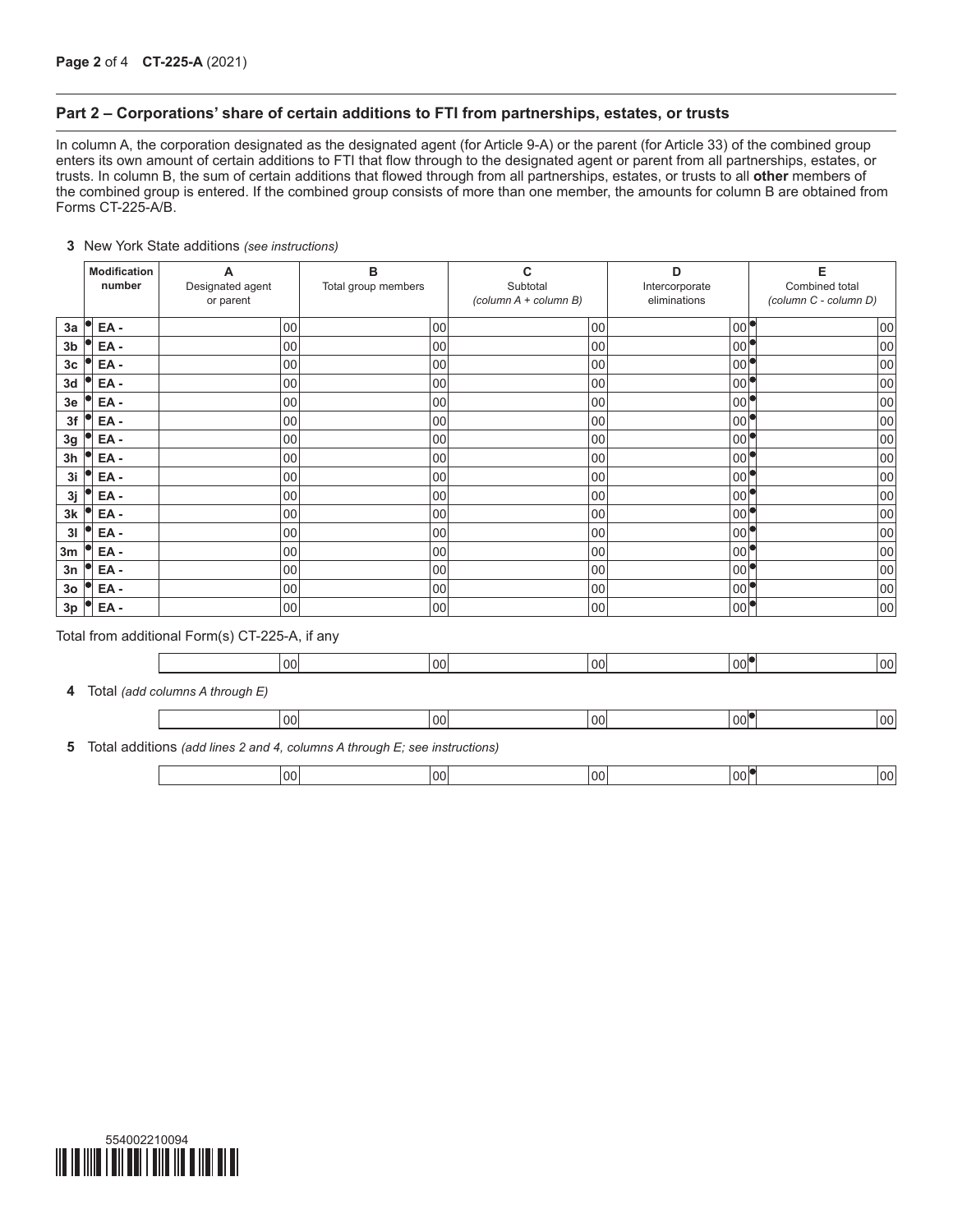# **Schedule B – Certain New York State subtractions from FTI** *(attach additional form(s) if necessary)*

The amount on line 10, column E should equal the amount on Form CT-3-A, Part 3, line 4, or Form CT-33-A, line 83, column E.

# **Part 1 – For certain subtractions from FTI that did not flow through from a partnership, estate, or trust**

In column A, the corporation designated as the designated agent (for Article 9-A) or the parent (for Article 33) of the combined group enters its own amount of certain subtractions from FTI that did **not** flow through from a partnership, estate, or trust. In column B, the sum of certain subtractions that did **not** flow through from a partnership, estate, or trust from all **other** members of the combined group is entered. If the combined group consists of more than one member, the amounts for column B are obtained from Forms CT-225-A/B.

#### **6** New York State subtractions *(see instructions)*

|                | Modification<br>number | А<br>Designated agent<br>or parent | B<br>Total group members | C<br>Subtotal<br>(column A + column B) | D<br>Intercorporate<br>eliminations | Е<br>Combined total<br>(column C - column D) |
|----------------|------------------------|------------------------------------|--------------------------|----------------------------------------|-------------------------------------|----------------------------------------------|
| 6a             | $S -$                  | 00                                 | 00                       | 00                                     | 00                                  | 00                                           |
| 6 <sub>b</sub> | $S -$                  | 00                                 | 00                       | 00                                     | 00                                  | 00                                           |
| 6c             | $S -$                  | 00                                 | 00                       | 00                                     | 00                                  | 00                                           |
| 6d             | $S -$                  | 00                                 | 00                       | 00                                     | 00                                  | 00                                           |
| 6e             | $S -$                  | 00                                 | 00                       | 00                                     | 00                                  | 00                                           |
| 6f             | $S -$                  | 00                                 | 00                       | 00                                     | 00                                  | 00                                           |
| 6g             | $S -$                  | 00                                 | 00                       | 00                                     | 00                                  | 00                                           |
| 6h             | $S -$                  | 00                                 | 00                       | 00                                     | 00                                  | 00                                           |
| 6i             | $S -$                  | 00                                 | 00                       | 00                                     | 00                                  | 00                                           |
| 6j             | $s -$                  | 00                                 | 00                       | 00                                     | 00                                  | 00                                           |
| 6k             | $s -$                  | 00                                 | 00                       | 00                                     | 00                                  | 00                                           |
| 61             | $S -$                  | 00                                 | 00                       | 00                                     | 00                                  | 00                                           |
| 6m             | $S -$                  | 00                                 | 00                       | 00                                     | 00                                  | 00                                           |
| 6n             | $S -$                  | 00                                 | 00                       | 00                                     | 00                                  | 00                                           |
| 60             | $S -$                  | 00                                 | 00                       | 00                                     | 00                                  | 00                                           |
| 6p             | $S -$                  | 00                                 | 00                       | 00                                     | 00                                  | 00                                           |

Total from additional Form(s) CT-225-A, if any

|  | 00 | $\overline{\phantom{0}}$ |  |  |
|--|----|--------------------------|--|--|
|  |    |                          |  |  |

**7** Total *(add columns A through E)*

| $\sim$ $\sim$<br>oc | $\cap$<br>UU | OC. | 00 |
|---------------------|--------------|-----|----|
|                     |              |     |    |